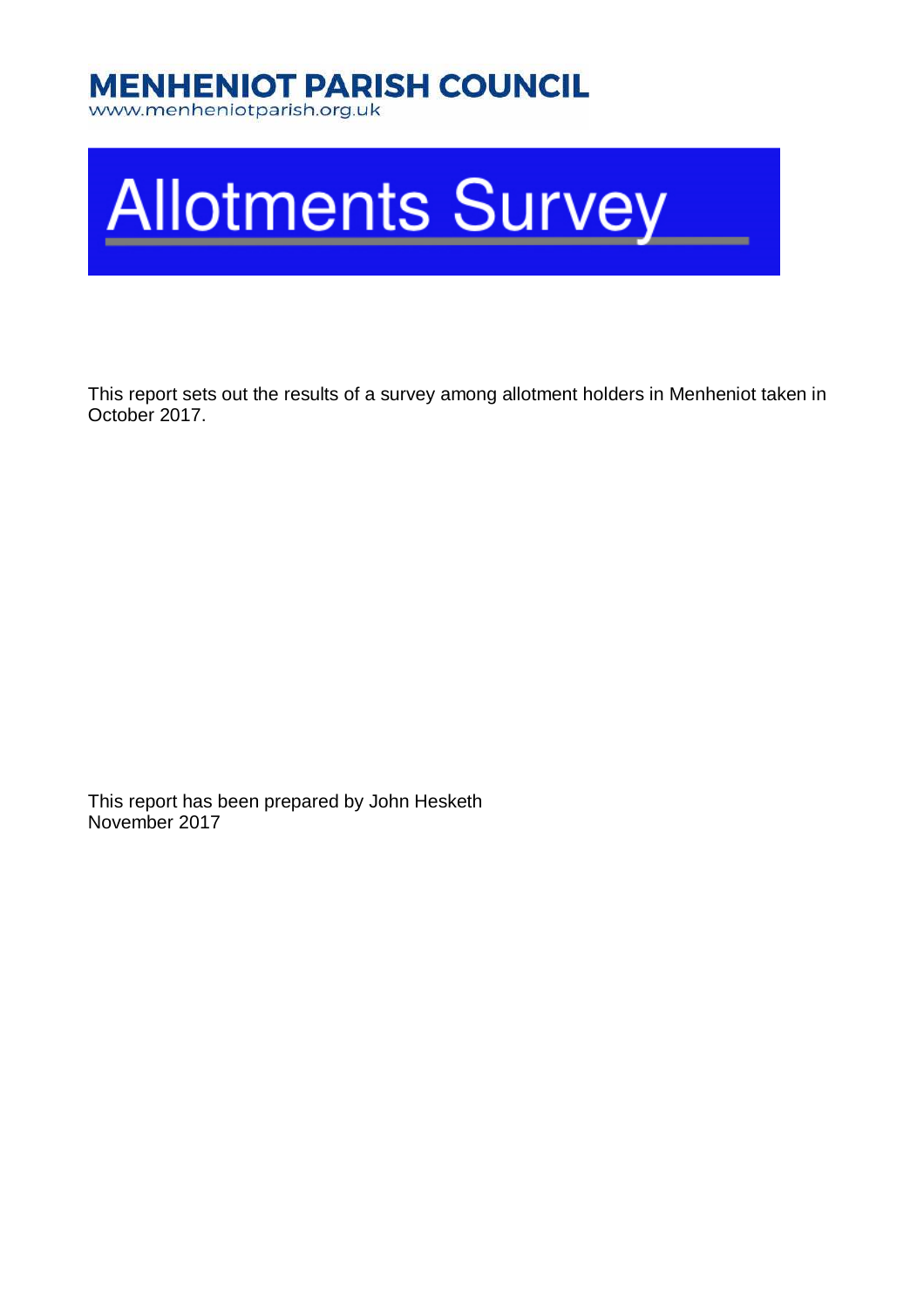## **Background**

Some allotment holders have asked the parish council to provide more services to the people who use them. This survey was designed to find out what was most important to them. The current annual rental is £12, payable in advance in January. The council provides an unmetered water supply and locks for the entrance into the allotments.

There are 26 plots in the allotments which should bring an annual income of £312. However, this assumes that all plots are taken and that no discounts are given. In 2017, annual income was £265 (that is, 85% of the full potential income). The council also incurs expenses in running the allotments. Currently, these are: our rental payment due to the landlords £80 pa. Water charges from South West Water (latest full year 2016/17) £94. This leaves an estimated net surplus of £91 for the current year that can be used for other expenses or improvements. (for example, earlier this year the council had to buy a new lock that cost £30, and previously it had to pay a contractor to trim the hedges which cost £475).

## **Headlines**

Most of the people who completed this survey expressed a desire for new services and most are willing to pay extra annual rent in order to cover the cost.

The most popular choice for new services was for the provision of an extra water supply to serve the needs of those plot holders who are located at the rear of the allotment. This choice potentially requires a capital investment into the allotment space which the council does not own.

Allotment holders recognise the need for rents to increase if additional services are provided. The additional average income that the survey predicts is a minimum of £133 and a maximum of £221. With the current annual surplus running at £91, that would mean an additional income of between £224 and £312 to spend on improvements.

## The Options

The cost of providing additional services are:

#### **Option 1**

Installing an extra water supply:

The council can install a water pipe and a trough at a one off cost of £200 (12 gallon single trough) or £250 (60 gallon double trough).

If you choose this option, the cost could be recovered by a one-off increase in the annual rent due in January 2018. This would be either

- £8 per plot holder for the single trough or
- £10 for the double trough.

If no other option were selected, the annual rent would revert to £12pa in January 2019.

#### **Option 2**

Providing a trailer within the extra income range of £224-£312 would mean:

- Small trailer one a year £100
- Small trailer twice a year £200
- Medium trailer once a year £220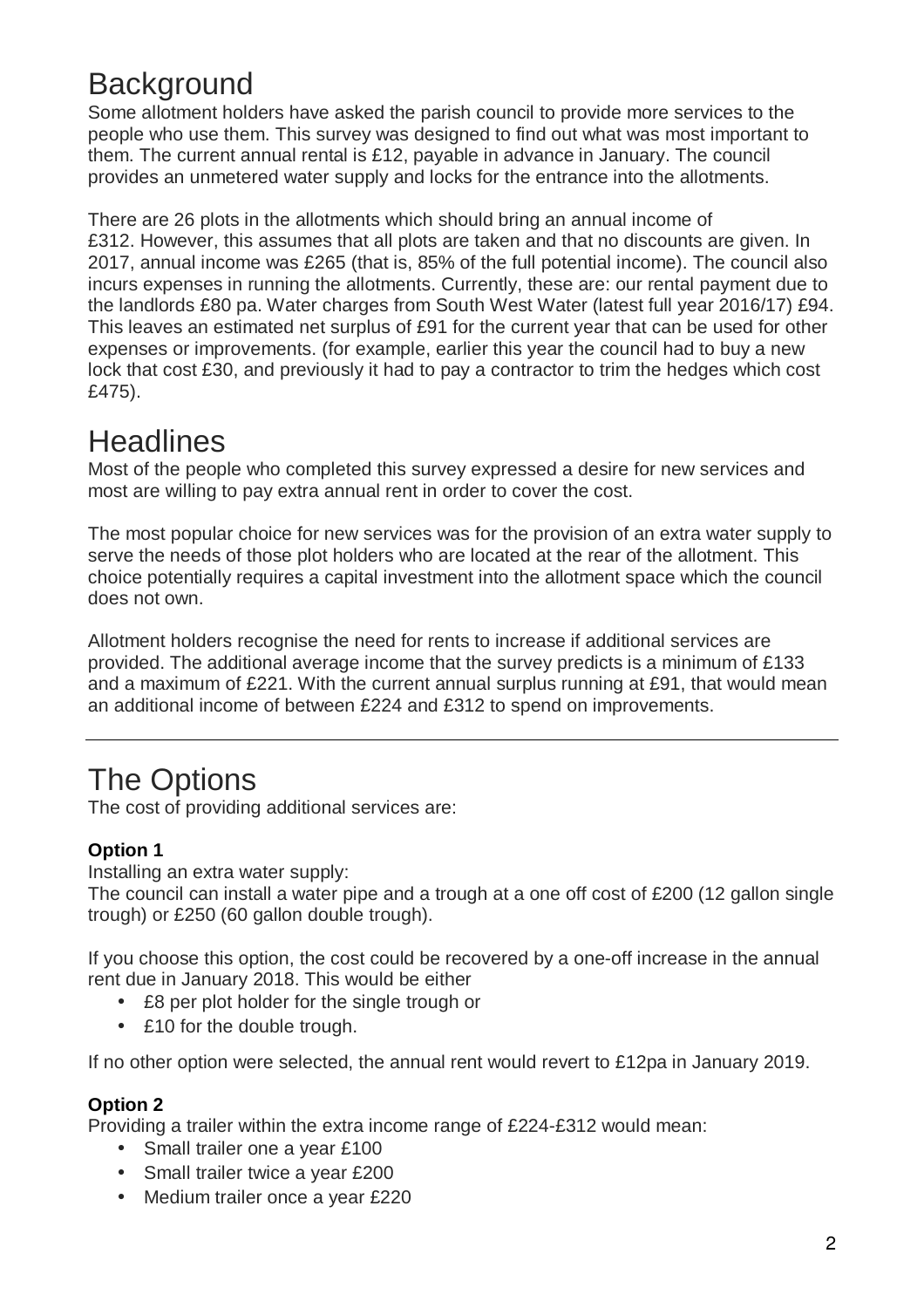**Note** Small trailer will hold up to 40 bin bags of waste Medium trailer will hold up to 65 bags of waste

The medium trailer may not fit between the gates and would have to be left outside the allotment boundary. Trailer would be available over one complete weekend, and would need to be booked in advance.

Option 3

Cutting and pruning hedges:

• Once per year £475

### Next steps

The parish council will discuss this report at its next meeting on 16 November 2017. Before that date, we would like you to choose which of the options would best suit you:

Option 1 Water supply If this is your choice, decide what size of trough you would like.

If you make this choice, you might also want to have a trailer as well. You don't have to choose a second option.

Option 2 If rents increase within the range that most people are prepared to pay, choose

A small trailer once or twice a year A medium trailer once a year

There would be insufficient extra income to pay for annual hedge trimming.

Please complete the separate survey form attached to this report and return it to us before 14 November 2017.

## Stay connected

The Parish Council makes regular postings on its Facebook and Twitter feeds to keep residents informed of news in the parish. Our website is the main resource for all the information we accumulate through our work. Please follow us to keep up to date.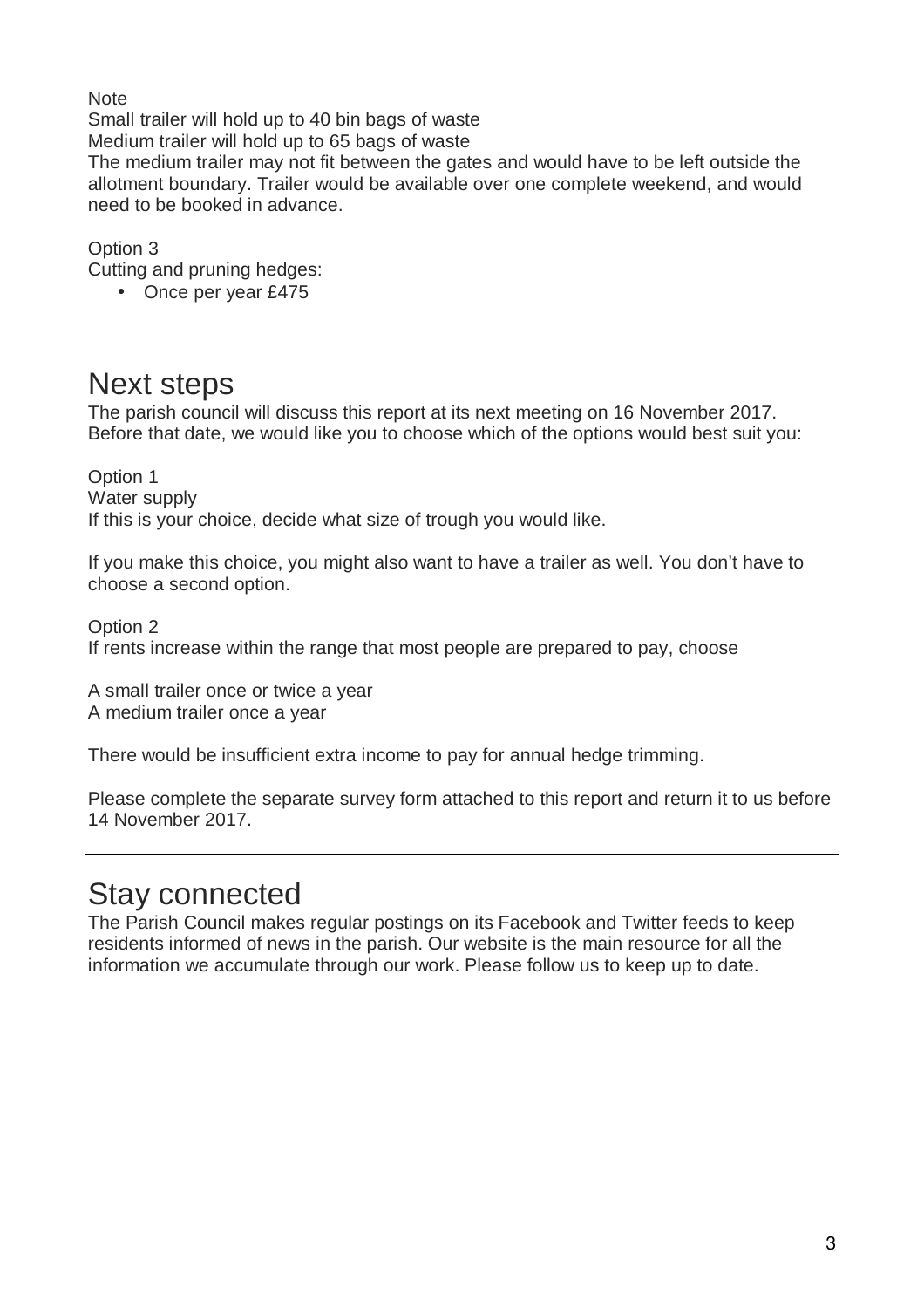## If the parish council were to offer these extra services, which would you most likely to use? Please choose the one you are most likely to choose (rank as 1) and least likely (rank as 4).

The most popular first choice for all respondents (41%) was for the council to install an extra water supply at the top end of the allotments.

The next most popular choice was a variation of the same question: would you like a skip installed for you to dispose of your allotment waste? Altogether, the same proportion of plot holders (41%) asked for a skip, with over twice as many asking for a skip once a year (29%) than those wanting a skip twice a year (12%)

The least popular option was for the council to take over responsibility for pruning and cutting of overhanging trees (18%)

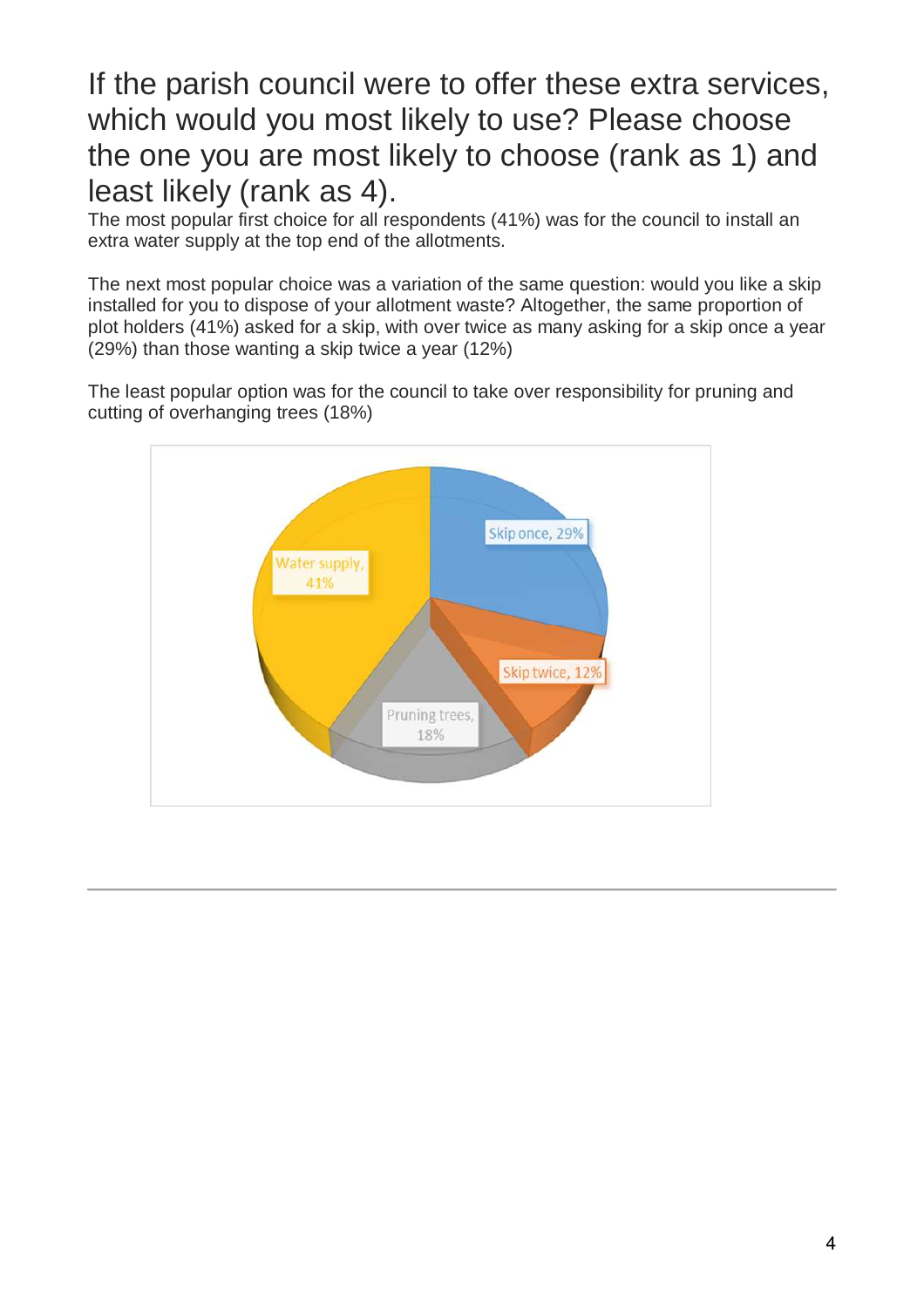Payment for any of these suggestions would have to come from an increase in the annual rent. You currently pay £12 a year rent. How much extra would you be prepared to pay? The council does not make a profit on rent from the allotments.

The majority of people completing the survey (75%) were prepared to pay extra rent in order to have extra services provided by the parish council.

The average amount of extra annual rent that they would be ready to pay was £6. Scaled up for 26 plots, this would yield the parish council an extra £156 each year to pay for any additional services. A majority of people (56%) were prepared to pay between £8 and £10 extra each year for more services, giving an extra annual income of between £208 and £260.

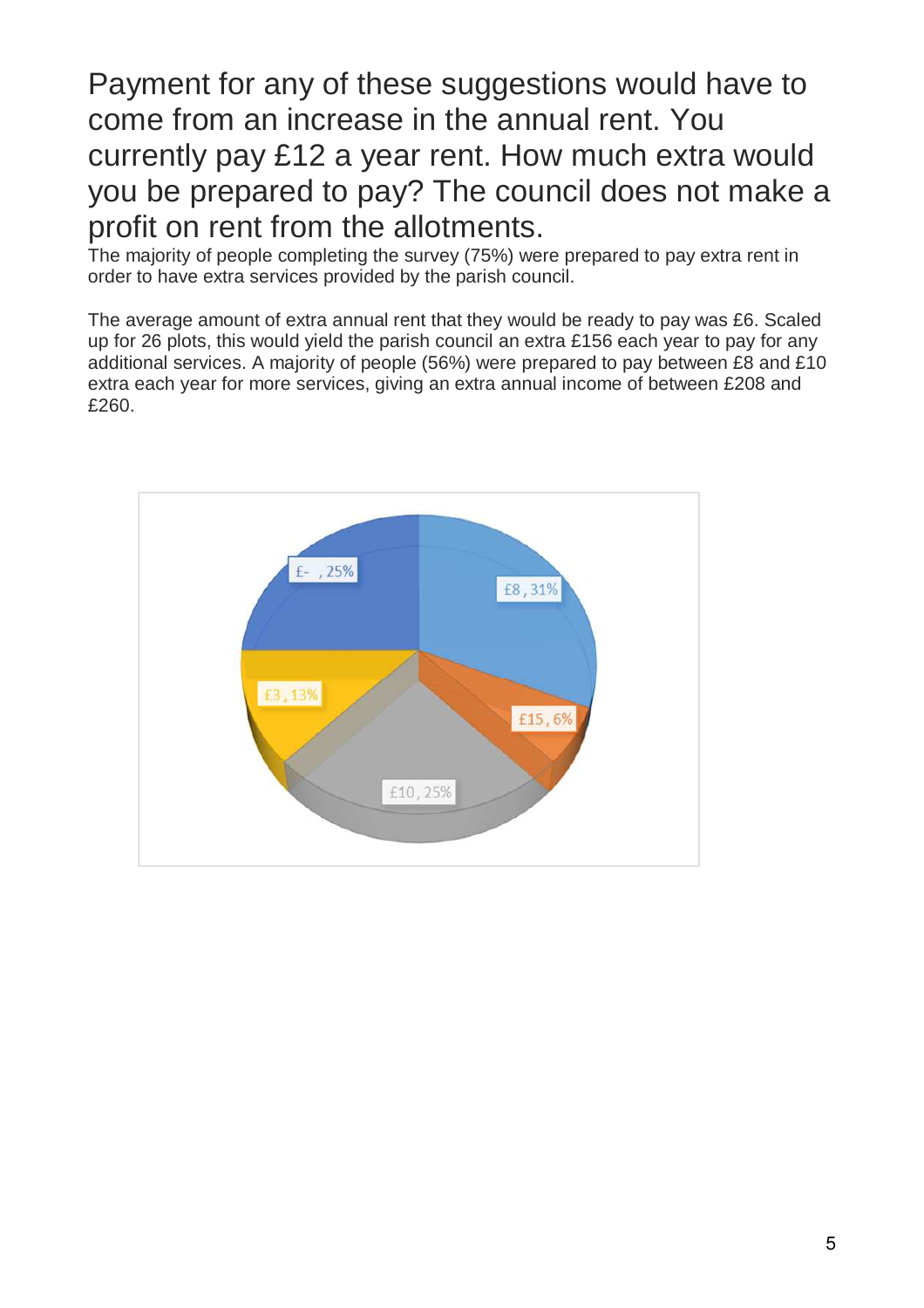| <b>Comment</b>                                                                                                                                                                               | <b>Response</b>                                                                                                                                                                                       |
|----------------------------------------------------------------------------------------------------------------------------------------------------------------------------------------------|-------------------------------------------------------------------------------------------------------------------------------------------------------------------------------------------------------|
| External road sign warning concealed                                                                                                                                                         | The council can talk to Cornwall Council                                                                                                                                                              |
| entrance                                                                                                                                                                                     | and ask for a sign to be installed.                                                                                                                                                                   |
| Provision of council produced compost                                                                                                                                                        | The council does not produce compost<br>and so is unable to supply any of its<br>own.                                                                                                                 |
| Stricter monitoring of unkempt plots                                                                                                                                                         | The parish council has a councillor who<br>takes responsibility for managing lets<br>and the upkeep of the allotments. If you<br>have any concerns, you can contact<br>them through the Parish Clerk. |
| Change code on the gate lock                                                                                                                                                                 | We were not aware that there was an<br>issue with the code. Can the person<br>who wrote this comment contact the<br>clerk?                                                                            |
| Take responsibility for the site boundary                                                                                                                                                    | Unsure what this comment means: can<br>the person who wrote this comment<br>contact the clerk?                                                                                                        |
| Covering of plots not being used                                                                                                                                                             | We will include this as an obligation in a<br>new tenancy agreement and enforce it<br>through our regular inspections.                                                                                |
| Committee to talk through issues rather<br>than letting things fester                                                                                                                        | The council will give consideration to<br>any proposal from allotment holders to<br>form a representative committee.                                                                                  |
| I do not see the need for a skip at all.<br>We have gone all these years without<br>one and all seems fine. I cannot see me<br>using it.                                                     | 41% of people replying to the survey<br>asked for a skip, so we must consider<br>the request.                                                                                                         |
| I normally do my own pruning.                                                                                                                                                                | This was the least popular (18%) of the<br>proposals we put to allotment holders,<br>and the most expensive. Everyone has<br>the opportunity to comment on the<br>suggestion.                         |
| Extra water supply might be a good idea<br>for plots which are far from the<br>entrance, but because we have heavy<br>yearly rainfall here, my containers<br>contain enough water to get by. | The parish council realises that not<br>every suggestion will benefit every plot<br>holder, but it has to consider the<br>benefits to the greatest number of<br>allotment users.                      |